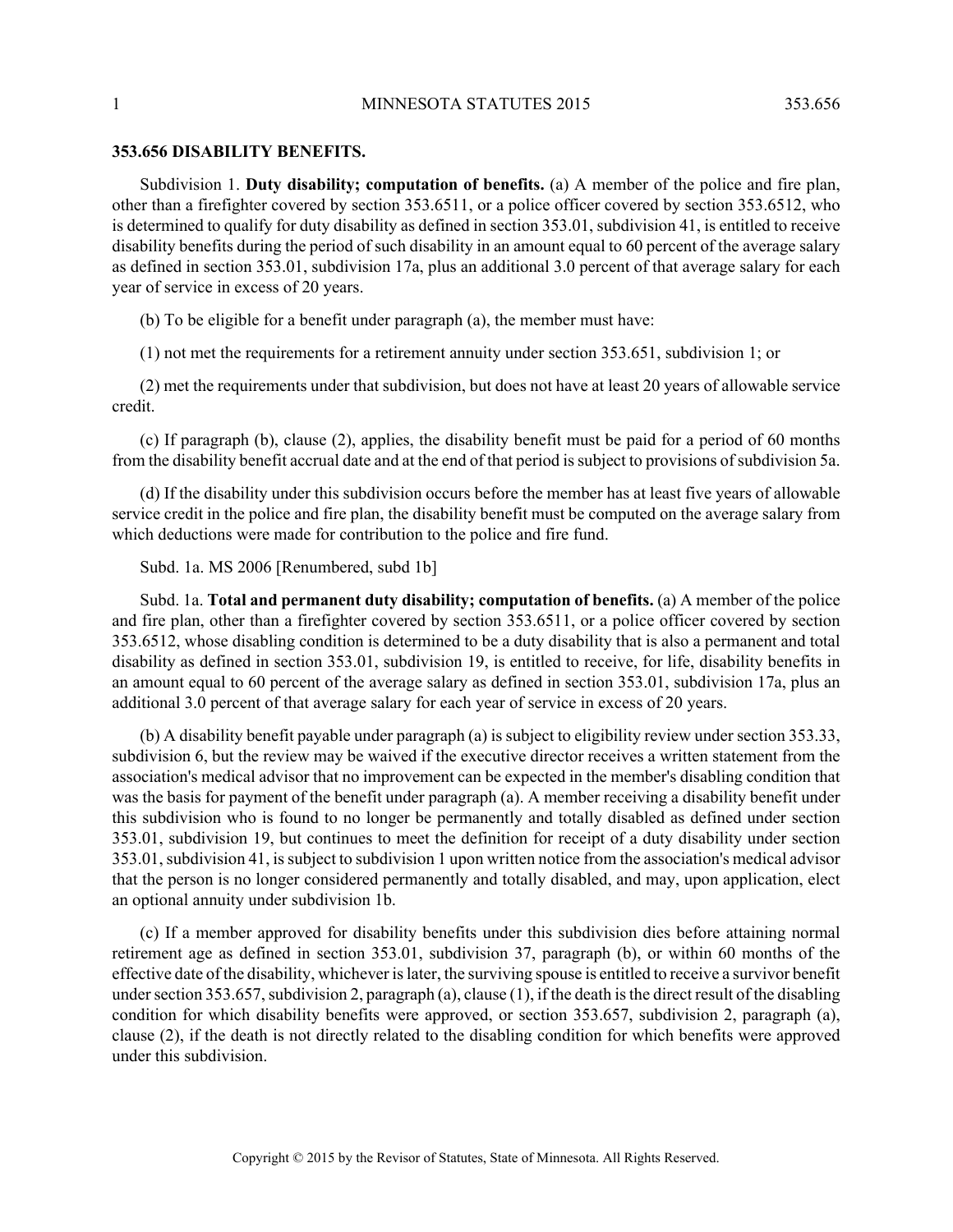353.656 MINNESOTA STATUTES 2015 2

(d) If the election of an actuarial equivalent optional annuity is not made at the time the permanent and total disability benefit accrues, an election must be made within 90 days before the member attains normal retirement age as defined under section 353.01, subdivision 37, paragraph (b), or having collected total and permanent disability benefits for 60 months, whichever is later. If a member receiving disability benefits who has dependent children dies, subdivision 6a, paragraph (c), applies.

Subd. 1b. **Optional annuity election.** (a) A disabled member of the police and fire fund may elect to receive the normal disability benefit or an actuarial equivalent optional annuity. If the election of an actuarial equivalent optional annuity is made before the commencement of payment of the disability benefit, the optional annuity must begin to accrue on the same date as the disability benefit covering only the disability benefit recipient would have accrued.

(b) If an election of an optional annuity is not made before the commencement of the disability benefit, the disability benefit recipient may elect an optional annuity:

(1) within 90 days before normal retirement age;

(2) upon the filing of an application to convert to an early retirement annuity, if electing to convert to an early retirement annuity before the normal retirement age;

(3) within 90 days before the expiration of the 60-month period for which a disability benefit is paid, if the disability benefit is payable because the disabled member did not have at least 20 years of allowable service at normal retirement age; or

(4) upon being determined that the disability benefit recipient continues to be disabled under subdivision 1, but is no longer totally and permanently disabled under subdivision 1a.

(c) If a disabled member who has named a joint and survivor optional annuity beneficiary dies before the disability benefit ceases and is recalculated under subdivision 5a, the beneficiary eligible to receive the joint and survivor annuity may elect to have the annuity converted at the times designated in paragraph (b), clause  $(1)$ ,  $(2)$ , or  $(3)$ , whichever allows for the earliest payment of a higher joint and survivor annuity option resulting from recalculation under subdivision 5a, paragraph (e).

(d) A disabled member may name a person other than the spouse as beneficiary of a joint and survivor annuity only if the spouse of the disabled member permanently waives surviving spouse coverage on the disability application form prescribed by the executive director.

(e) If the spouse of the member permanently waives survivor coverage, the dependent child or children, if any, continue to be eligible for dependent child benefits under section 353.657, subdivision 3, and the designated optional annuity beneficiary may draw the monthly benefit.

(f) Any optional annuity under this subdivision, plus dependent child benefits, if applicable, are subject to the maximum and minimum family benefit amounts specified in section 353.657, subdivision 3a.

Subd. 2. **Benefits paid under workers' compensation law.** (a) When the amount determined under paragraph (b) exceeds the equivalent salary determined under paragraph (c), the disability benefit amount must be reduced to that amount which, when added to the workers' compensation benefits, equals the equivalent salary.

(b) When a member receiving a disability benefit as specified in this section is also entitled to receive lump sum or periodic benefits under workers' compensation laws, the single life annuity actuarial equivalent disability benefit amount and the workers' compensation amount must be added. The computation must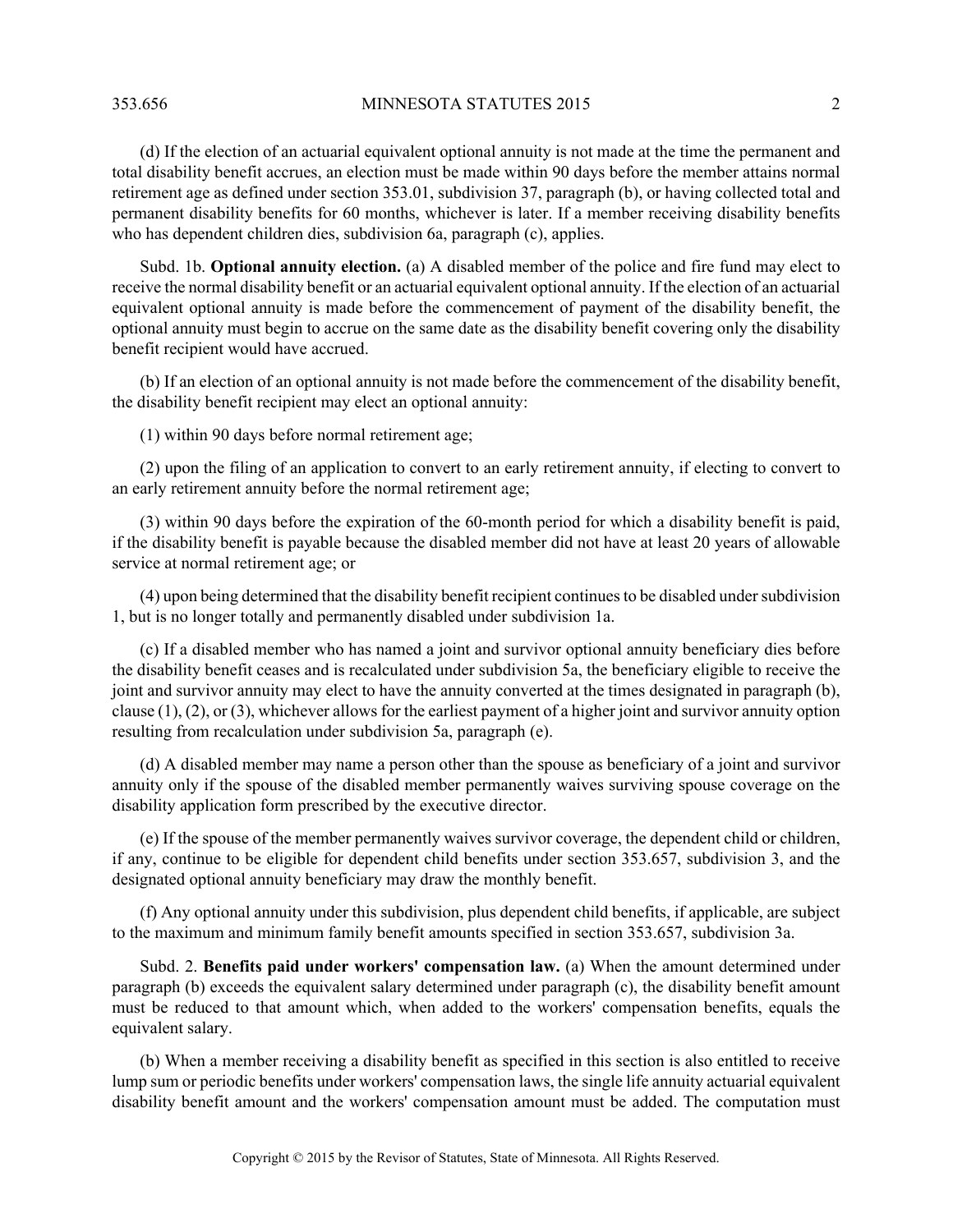exclude any attorney fees paid by the disability benefit recipient as authorized under applicable workers' compensation laws. The computation must also exclude permanent partial disability payments provided under section 176.101, subdivision 2a, and retraining payments under section 176.102, subdivision 11, if the permanent partial disability or retraining payments are reported to the executive director in a manner specified by the executive director.

(c) The equivalent salary is the amount determined under clause (1) or (2), whichever is greater:

(1) the salary the disabled member received as of the date of the disability; or

(2) the salary currently payable for the same employment position or substantially similar positions in the applicable government subdivision.

Subd. 2a. **Reduction restored; overpayment.** A disabled member who is eligible to receive a disability benefit under subdivision 2 as of June 30, 1987, and whose disability benefit amount had been reduced prior to July 1, 1987, as a result of the receipt of workers' compensation benefits, must have the disability benefit payment amount restored, as of July 1, 1987, calculated in accordance with subdivision 2. However, a disabled member is not entitled to receive retroactive repayment of any disability benefit amounts lost before July 1, 1987, as a result of the reduction required before that date because of the receipt of workers' compensation benefits.

Any disability benefit overpayments made before July 1, 1987, and occurring because of the failure to reduce the disability benefit payment to the extent required because of the receipt of workers' compensation benefits, may be collected by the association through the reduction of disability benefit or annuity payment made on or after July 1, 1987, until the overpayment is fully recovered.

Subd. 3. **Regular disability benefit.** (a) A member of the police and fire plan, other than a firefighter covered by section 353.6511, or a police officer covered by section 353.6512, who qualifies for a regular disability benefit as defined in section 353.01, subdivision 46, is entitled to receive a disability benefit, after filing a valid application, in an amount equal to 45 percent of the average salary as defined in section 353.01, subdivision 17a.

(b) To be eligible for a benefit under paragraph (a), the member must have at least one year of allowable service credit and have:

(1) not met the requirements for a retirement annuity under section 353.651, subdivision 1, or

(2) met the requirements under that subdivision, but does not have at least 15 years of allowable service credit.

(c) If paragraph (b), clause (2), applies, the disability benefit must be paid for a period of 60 months from the disability benefit accrual date and, at the end of that period, is subject to provisions of subdivision 5a.

(d) For a member who is employed as a full-time firefighter by the Department of Military Affairs of the state of Minnesota, allowable service as a full-time state Military Affairs Department firefighter credited by the Minnesota State Retirement System may be used in meeting the minimum allowable service requirement of this subdivision.

Subd. 3a. **Total and permanent regular disability; computation of benefits.** (a) A member of the police and fire plan, other than a firefighter covered by section 353.6511, or a police officer covered by section 353.6512, whose disabling condition is determined to be a regular disability under section 353.01, subdivision 46, that is also a permanent and total disability as defined in section 353.01, subdivision 19,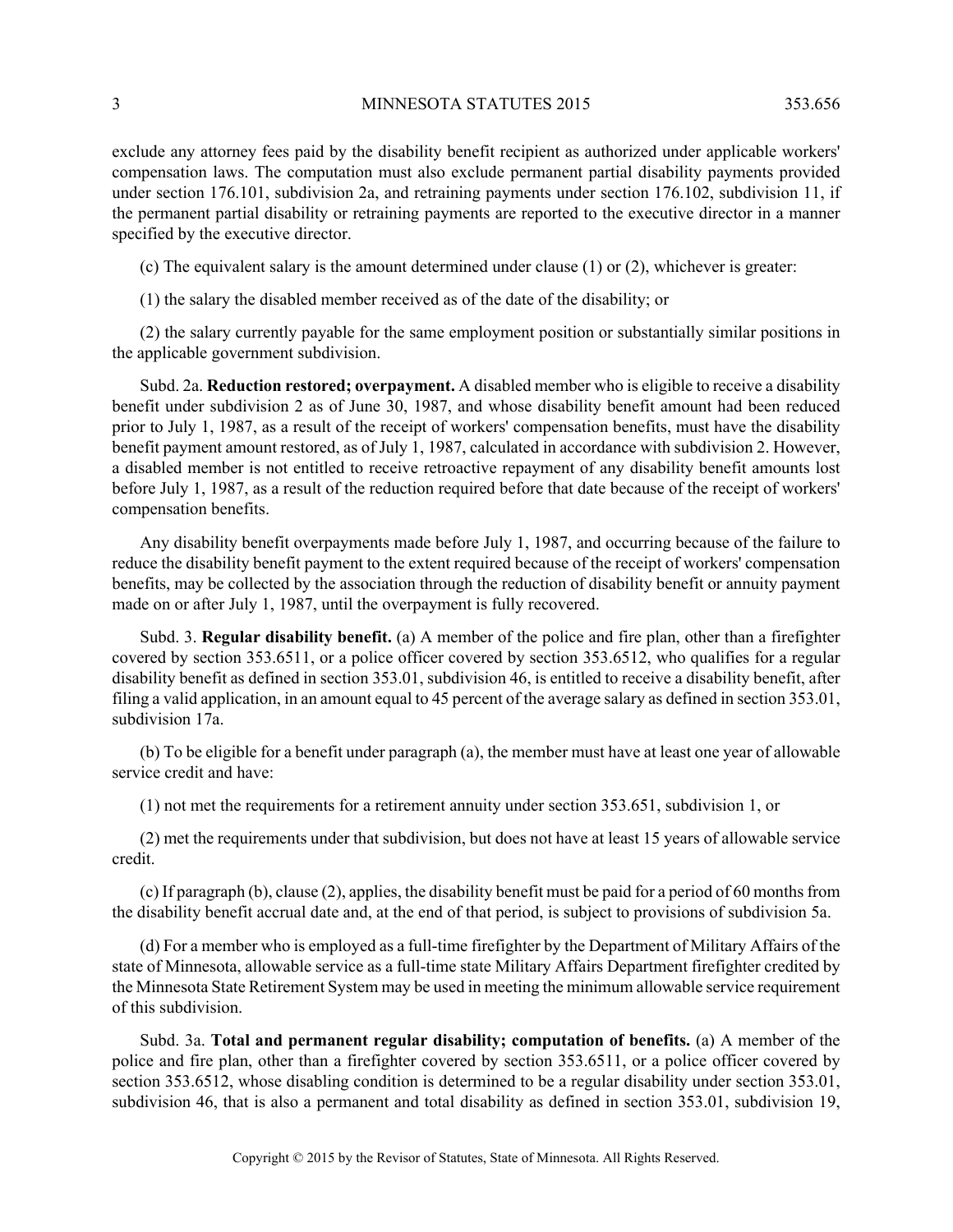is entitled to receive, for life, a disability benefit in an amount equal to 45 percent of the average salary as defined in section 353.01, subdivision 17a, plus an additional 3.0 percent of that average salary for each year of service in excess of 15 years.

(b) A disability benefit payable under paragraph (a) is subject to eligibility review under section 353.33, subdivision 6, but the review may be waived if the executive director receives a written statement from the association's medical advisor that no improvement can be expected in the member's disabling condition that was the basis for payment of the benefit under paragraph (a). A member receiving a disability benefit under this subdivision who is found to no longer be permanently and totally disabled as defined under section 353.01, subdivision 19, but continues to meet the definition for receipt of a regular disability under section 353.01, subdivision 46, is subject to subdivision 3 upon written notice from the association's medical advisor that the person is no longer considered permanently and totally disabled.

(c) A member approved for disability benefits under this subdivision may elect to receive a normal disability benefit or an actuarial equivalent optional annuity. If the election of an actuarial equivalent optional annuity is not made at the time the total and permanent disability benefit accrues, an election must be made within 90 days before the member attains normal retirement age as defined in section 353.01, subdivision 37, paragraph (b), or having collected disability benefits for 60 months, whichever is later. No surviving spouse benefits are payable if the member dies during the period in which a normal total and permanent disability benefit is being paid. If a member receiving disability benefits who has dependent children dies, subdivision 6a, paragraph (c), applies.

Subd. 4. **Limitation on disability benefit payments.** (a) No member is entitled to receive a disability benefit payment when there remains to the member's credit unused annual leave, sick leave, or any other employer-provided salary continuation plan, or under any other circumstances when, during the period of disability, there has been no impairment of the person's salary as a police officer, a firefighter, or a paramedic as defined in section 353.64, subdivision 10, whichever applies.

(b) If a disabled member resumes a gainful occupation with earnings that, when added to the single life disability benefit, and workers' compensation benefit if applicable, exceed the disability benefit recipient's reemployment earnings limit, the amount of the disability benefit must be reduced during the months of employment and receipt of workers' compensation benefits, if applicable, as provided in this paragraph. The disability benefit recipient's reemployment earnings limit is the greater of:

(1) the monthly salary earned at the date of disability; or

(2) 125 percent of the base monthly salary currently paid by the employing governmental subdivision for similar positions.

(c) The disability benefit must be reduced by one dollar for each three dollars by which the total amount of the current monthly disability benefit, any monthly workers' compensation benefits if applicable, and actual monthly earnings exceed the greater disability benefit recipient's reemployment earnings limit. In no event may the monthly disability benefit as adjusted under this subdivision exceed the disability benefit originally allowed.

Subd. 5. [Repealed, 2007 c 134 art 4 s 36]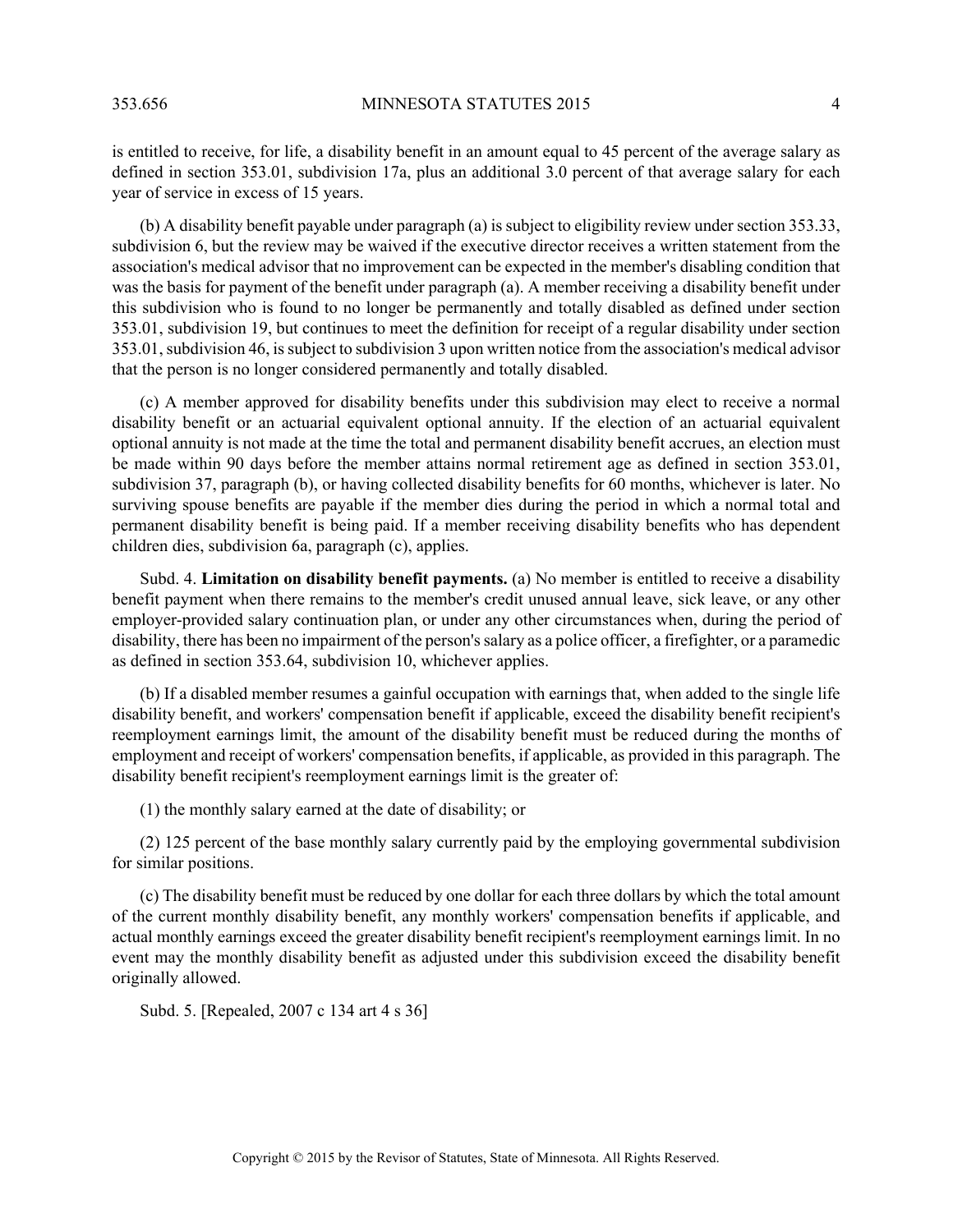Subd. 5a. **Cessation of disability benefit.** (a) The association shall cease the payment of any disability benefit the first of the month following the reinstatement of a member to full time or less than full-time service in a position covered by the police and fire fund.

(b) A disability benefit paid to a disabled member of the police and fire plan, that was granted under laws in effect after June 30, 2007, terminates at the end of the month in which the member:

(1) reaches normal retirement age;

(2) if the disability benefit is payable for a 60-month period as determined under subdivisions 1 and 3, as applicable, the first of the month following the expiration of the 60-month period; or

(3) if the disabled member so chooses, the end of the month in which the member has elected to convert to an early retirement annuity under section 353.651, subdivision 4.

(c) If the police and fire plan member continues to be disabled when the disability benefit terminates under this subdivision, the member is deemed to be retired. The individual is entitled to receive a normal retirement annuity or an early retirement annuity under section 353.651, whichever is applicable, as further specified in paragraph (d) or (e). If the individual did not previously elect an optional annuity under subdivision 1b, paragraph (a), the individual may elect an optional annuity under subdivision 1b, paragraph (b).

(d) A member of the police and fire plan who is receiving a disability benefit under this section may, upon application, elect to receive an early retirement annuity under section 353.651, subdivision 4, at any time after attaining age 50, but must convert to a retirement annuity no later than the end of the month in which the disabled member attains normal retirement age. An early retirement annuity elected under this subdivision must be calculated on the disabled member's accrued years of service and average salary as defined in section 353.01, subdivision 17a, and when elected, the member is deemed to be retired.

(e) When an individual's disability benefit terminates under paragraph (b), clause (1) or (2), and is recalculated as a retirement annuity, the annuity must be based on clause (1) or (2), whichever provides the greater amount:

(1) the benefit amount at the time of reclassification, including all prior adjustments provided under Minnesota Statutes 2008, section 11A.18, through January 1, 2009, and thereafter as provided in section 356.415; or

(2) a benefit amount computed on the member's actual years of accrued allowable service credit and the law in effect at the time the disability benefit first accrued, plus any increases that would have applied since that date under Minnesota Statutes 2008, section 11A.18, through January 1, 2009, and thereafter as provided in section 356.415.

Subd. 6. [Repealed, 1993 c 307 art 4 s 54]

Subd. 6a. **Disability survivor benefits for pre-July 1, 2007, disabilitants.** (a) If a member who is receiving a disability benefit that was granted under the laws in effect before July 1, 2007, dies before attaining normal retirement age as defined under section 353.01, subdivision 37, paragraph (b), or within five years of the effective date of the disability, whichever is later, the surviving spouse shall receive a survivor benefit under section 353.657, subdivision 2, paragraph (a), clause (2); or 2a, unless the surviving spouse elected to receive a refund under section 353.32, subdivision 1. The joint and survivor optional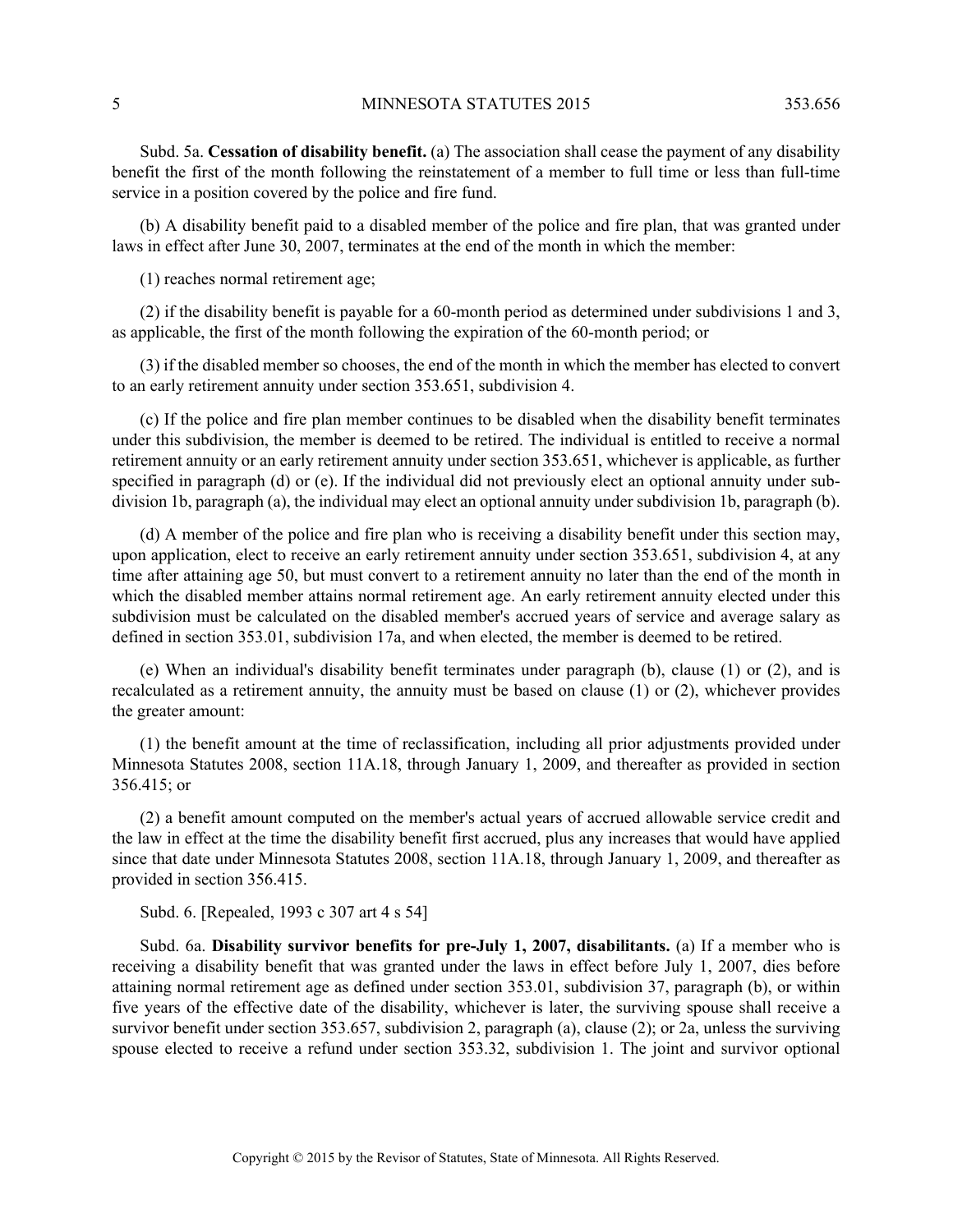annuity under subdivision 2a is based on the minimum disability benefit under subdivision 1 or 3, or the deceased member's allowable service, whichever is greater.

(b) If the disability benefit was granted under the laws in effect before July 1, 2007, and the disabilitant is living at the age required for receipt of a retirement annuity under section 353.651, subdivision 1, or five years after the effective date of the disability, whichever is later, the disabled member may continue to receive a normal disability benefit, or the member may elect a joint and survivor optional annuity under section 353.30. The optional annuity is based on the minimum disability benefit under subdivision 1 or 3, or the member's allowable service, whichever is greater. The election of this joint and survivor annuity must occur within 90 days before attaining normal retirement age as defined under section 353.01, subdivision 37, paragraph (b), or within 90 days before the five-year anniversary of the effective date of the disability benefit, whichever is later. The optional annuity takes effect the first of the month following the month in which the person attains the age required for receipt of a retirement annuity under section 353.651, subdivision 1, or reaches the five-year anniversary of the effective date of the disability benefit, whichever is later.

(c) If any disabled member dies while receiving a benefit and has a dependent child or children, the association shall grant a dependent child benefit under section 353.657, subdivision 3.

Subd. 7. [Repealed, 1992 c 432 art 2 s 51]

Subd. 8. **Application procedure to determine eligibility for police and fire plan disability benefits.** The application procedures to determine eligibility for police and fire plan disability benefits are defined under section 353.031.

Subd. 9. [Repealed, 2007 c 134 art 4 s 36]

Subd. 10. **Accrual of benefits.** (a) Except for a total and permanent disability under subdivision 1a, a disability benefit begins to accrue when the applicant is no longer receiving any form of compensation, whether salary or paid leave 90 days preceding the filing of an application; or, if annual or sick leave, or any other employer-paid salary continuation plan is paid for more than the 90-day period, from the date on which the payment of salary ceased, whichever is later. Except for a total and permanent disability under subdivision 1a, no member is entitled to receive a disability benefit payment when there remains to the member's credit any unused annual leave, sick leave, or any other employer-paid salary continuation benefit, or under any other circumstances when, during the period of disability, there has been no impairment of the person's salary.

(b) Payment of the disability benefit must not continue beyond the end of the month in which entitlement has terminated. If the disabilitant dies prior to negotiating the check for the month in which death occurs, payment must be made to the surviving spouse or, if none, to the designated beneficiary or, if none, to the estate.

Subd. 11. [Repealed, 2007 c 134 art 4 s 36]

Subd. 12. [Repealed, 2007 c 134 art 4 s 36]

Subd. 13. **Chemical dependency limitations to disability benefit eligibility.** (a) No benefits are payable for any disability resulting in whole or in part from the member's current use of illegal drugs. This exclusion does not apply to a member who:

(1) has successfully completed a supervised drug rehabilitation program or has otherwise been rehabilitated successfully and is no longer engaging in such use; or